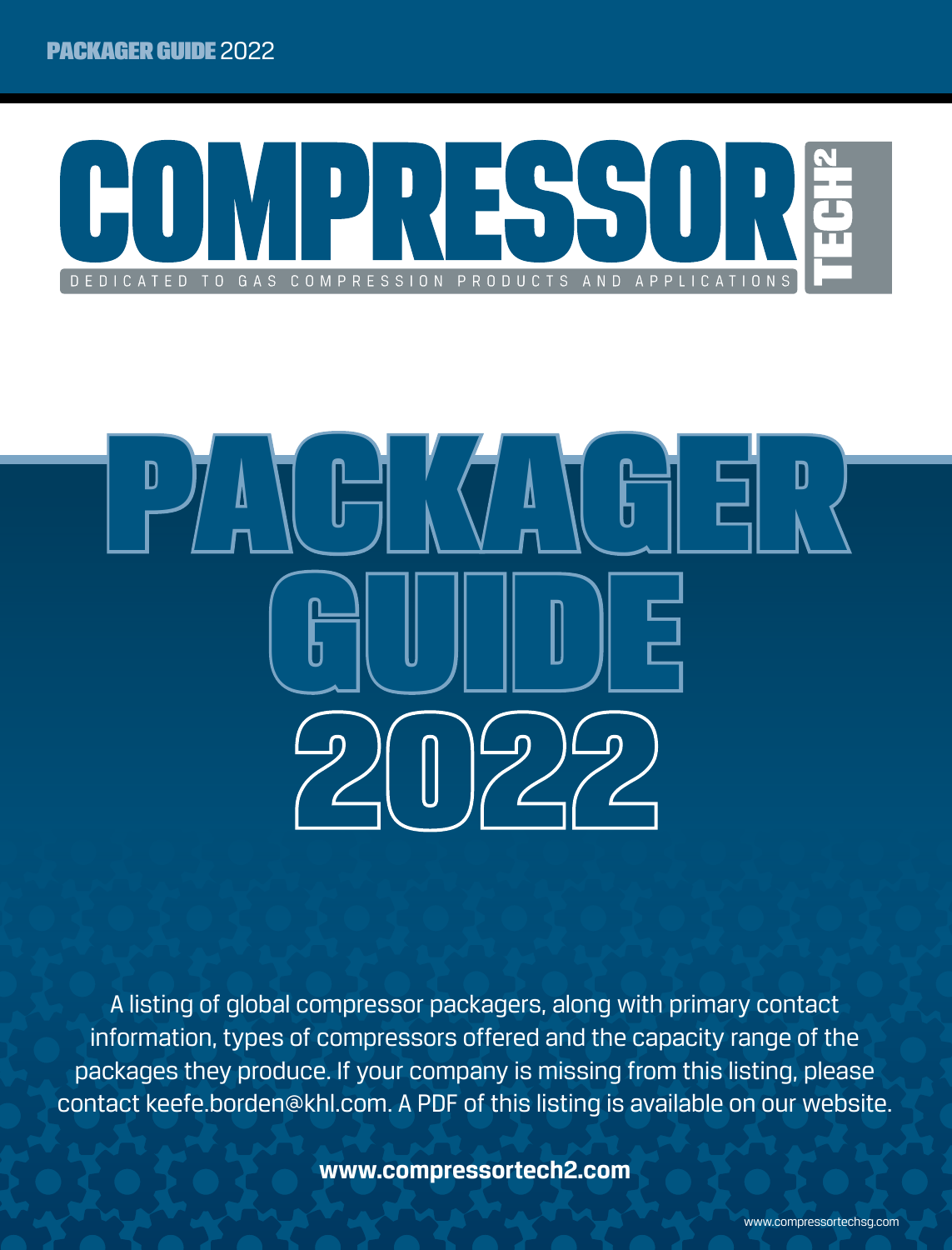|                                            |                    | <b>LOCATION</b>           |              |                       |                       | <b>TYPES OF COMPRESSORS</b>             |                     |                                                                | <b>CAPACITY RANGE</b> |                                                                |                    |                        | <b>CONTACT</b>                                    |                                       |
|--------------------------------------------|--------------------|---------------------------|--------------|-----------------------|-----------------------|-----------------------------------------|---------------------|----------------------------------------------------------------|-----------------------|----------------------------------------------------------------|--------------------|------------------------|---------------------------------------------------|---------------------------------------|
| <b>COMPANY</b><br>www.compressortechsg.com | š                  | Province<br><b>State/</b> | Country      | <b>ребпутдиаз</b>     | <b>Reciprocating</b>  | Screw                                   | Other               | ₹Ê                                                             | <b>SEN</b>            | EŜ                                                             | <b>Max</b><br>(KW) | <b>Contact Name</b>    | Ĕ                                                 | E-Mail                                |
| <b>7 Compression</b>                       | Tyler              | Texas                     | USA          |                       | $\pmb{\times}$        |                                         | $\circ$             |                                                                | ₽₿                    | $\circ$                                                        | 96                 | Chris Forstik          | CEO                                               | chris.forstik@7compression.com        |
| <b>ABBY Services Inc.</b>                  | Canonsburg         | Pennsylvania              | USA          | $\pmb{\times}$        | $\pmb{\times}$        | $\boldsymbol{\times}$<br>$\pmb{\times}$ |                     | က                                                              | 750                   | 2                                                              | 560                | D.W. Fulmer            | Applications                                      | sales@abbyservicesinc.com             |
| <b>ABC Compressors</b>                     | Eibar              |                           | Spain        |                       | $\pmb{\times}$        |                                         |                     | LO.                                                            | 6800                  | 4                                                              | 5000               | Lucio Arizaga          | Oil & Gas Manager                                 | larizaga@abc-compressors.com          |
| Adicomp Srl                                | Isola Vicentina    | Vicenza                   | <b>Italy</b> |                       | $\pmb{\times}$        | $\pmb{\times}$                          |                     | 4                                                              | 1350                  | S                                                              | 1000               | Pietro De Faveri Tron  | Managing Director                                 | pietro.defaveritron@adicomp.com       |
| <b>Aerzen USA</b>                          | Coatesville        | Pennsylvania              | <b>USA</b>   |                       |                       | $\pmb{\times}$                          |                     | $\circ$                                                        | 13,410                | $\circ$                                                        | 10,000             | Tim Grady              | Lead Application Engineer<br>Process Gas Division | tim.grady@aerzen.com                  |
| <b>AG Equipment Co.</b>                    | Broken Arrow       | Oklahoma                  | Űδ           |                       | $\pmb{\times}$        | $\pmb{\times}$                          | ន                   |                                                                | 10,000                | π                                                              | 7456               | Kent Bright            | President                                         | kbright@agequipmentcompany.com        |
| <b>Alegacy Equipment</b>                   | Waller             | Texas                     | <b>USA</b>   |                       | $\boldsymbol{\times}$ | $\pmb{\times}$                          |                     | 50                                                             | 10,000                | <u>ی</u>                                                       | 7500               | Will Reyes             | President                                         | w.reyes@alegacy.biz                   |
| <b>ANGI Energy Systems LLC</b>             | Janesville         | Wisconsin                 | usa          |                       | $\pmb{\times}$        | $\pmb{\times}$                          |                     | $\overline{a}$                                                 | 900                   | 8                                                              | 675                | Jared Hightower        | Vice President, Sales                             | jhightower@angienergy.com             |
| <b>Applied Compression Systems</b>         | Cranbrook          | 6G                        | Canada       |                       | $\pmb{\times}$        | $\pmb{\times}$                          | $\pmb{\times}$      | $\sim$                                                         | 1000                  | 51                                                             | 745                | Mike Sanderman         | <b>Operations Manager</b>                         | mike@appliedcompression.com           |
| Arrow Engine Co.                           | Tulsa              | Oklahoma                  | υSΑ          |                       | $\pmb{\times}$        |                                         |                     | ĒΘ                                                             | 550                   | ഇ                                                              | 410                | Shari Vanhooser        | Director of Sales                                 | svanhooser@arrowengine.com            |
| <b>INTEGRITY Compression LLC</b>           | Houston            | Texas                     | USA          |                       | $\pmb{\times}$        |                                         | ន<br>$\pmb{\times}$ |                                                                | 8000                  | 15                                                             | 5965               | Tommy Balke            | 8                                                 | tommybalke@integritycompression.net   |
| <b>Brahma Compression</b>                  | Calgary            | Alberta                   | Canada       |                       |                       | $\times$                                |                     | ပ                                                              | 400                   | 4                                                              | 298                | Monte Scott            | <b>Sales</b>                                      | monte.scott@foremost.ca               |
| <b>Cast Aluminum Solutions</b>             | <b>Batavia</b>     | $=$                       | USA          | $\times$              |                       |                                         |                     | Any                                                            | Any                   | Any                                                            | Any                | Jeffrey Awe            | Global Marketing Director                         | jawe@castaluminumsolutions.com        |
| Clauger-Technofrigo S.p.A.                 | Castel<br>Maggiore |                           | Italy        | ×                     | $\boldsymbol{\times}$ | $\pmb{\times}$                          | $\circ$             |                                                                | 13,412                | $\circ$                                                        | 10,000             | Silvana Bazzani        | "Head of Sales<br>Process, Gas and Efficiency"    | sbazzani@clauger.net                  |
| Cobey Inc.                                 | <b>Buffalo</b>     | New York                  | USA          | $\pmb{\times}$        | $\pmb{\times}$        | $\pmb{\times}$                          |                     | $\circ$                                                        | 30,000                | $\circ$                                                        | 22,065             | Eric McKendry          | <b>Vice President</b>                             | cobey@cobey.com                       |
| <b>COMOTI</b>                              | <b>Bucharest</b>   |                           | Romania      | $\pmb{\times}$        |                       | $\pmb{\times}$                          |                     | 90                                                             | 3740                  | $\mathbf{z}$                                                   | 2500               | Marius Teodorescu      | Marketing and Sales Director                      | marius.teodorescu@comoti.ro           |
| <b>Com-Pac Systems Inc.</b>                | Ddessa             | Texas                     | USA          |                       | $\times$              | $\pmb{\times}$                          | 52                  |                                                                | 4000                  | Ξ                                                              | 2983               | Jack Motley            | President                                         | jackmotley@compressorpackaging.com    |
| <b>Compact Compression Inc.</b>            | Calgary            | Alberta                   | Canada       |                       | $\pmb{\times}$        | $\pmb{\times}$                          |                     | $\supseteq$                                                    | $\Xi$                 | 7.5                                                            | 75                 | Chris Scrupa           | <b>Business Development</b><br>Manager            | cscrupa@compactcompression.com        |
| <b>Compass Energy Systems Ltd.</b>         | Calgary            | Alberta                   | Canada       |                       | $\pmb{\times}$        | $\pmb{\times}$                          | $\pmb{\times}$      | Б                                                              | 8000                  | 4                                                              | 5964               | Scott Douglas          | Vice President, Sales                             | sdouglas@compassnrg.com               |
| Compass Manufacturing   Oklahoma City      |                    | Oklahoma                  | <b>USA</b>   |                       | $\pmb{\times}$        | $\boldsymbol{\times}$                   | 50                  |                                                                | 8000                  | 50                                                             | 6000               |                        |                                                   | compass@chk.com                       |
| <b>Compressor Systems Holland BV</b>       | Vianen             | Utrecht                   | Netherlands  |                       | $\pmb{\times}$        | $\boldsymbol{\times}$<br>$\pmb{\times}$ | $\ddot{ }$          |                                                                | 2000                  | -                                                              | 1500               | <b>Bob Visser</b>      | <b>Managing Director</b>                          | bvr@compressorsystems.com             |
| Corken Inc.                                | Oklahoma City      | Oklahoma                  | USA          |                       | $\pmb{\times}$        |                                         |                     | 7.5                                                            | 75                    | 95                                                             | 55.9               | Patrick Cormack        | Lead Application Engineering                      | pcormack@idexcorp.com                 |
| <b>Custom Compression Systems</b>          | New Iberia         | Louisiana                 | <b>ASU</b>   |                       | $\pmb{\times}$        |                                         |                     | 95                                                             | 5000                  | Γ.                                                             | 3728               | Joey Belfour           | Vice President of Operations                      | JBelfour@customcompressionsystems.com |
| <b>Dearing Compressor &amp; Pump Co.</b>   | Youngstown         | <b>Ohio</b>               | USA          | $\boldsymbol{\times}$ | $\pmb{\times}$        | $\pmb{\times}$<br>$\pmb{\times}$        |                     | Б                                                              | 10,000                | ო                                                              | 7457               | Richard H. Dearing Jr. | President                                         | rick@dearingcomp.com                  |
| <b>Encore Oilfield Services, LLC</b>       | Granbury           | Texas                     | USA          |                       | $\pmb{\times}$        |                                         |                     | 50                                                             | 1,860                 | $\mathcal{B}$                                                  | 1387               | John Simonetti         | Owner/CEO                                         | jsimonetti@encoreofs.com              |
| Elliott Co.                                | Jeannette          | Pennsylvania              | USA          | $\pmb{\times}$        | $\pmb{\times}$        | $\pmb{\times}$                          | $\pmb{\times}$      | $\Xi$                                                          | 120,000               | 74.5                                                           | 89,500             | Mike Giunta            | Sales Manager                                     | mgiunta@elliott-turbo.com             |
| <b>Enerflex Ltd.</b>                       | Houston            | Texas                     | USA          |                       | $\pmb{\times}$        | $\pmb{\times}$                          |                     | $\hskip10mm\hskip10mm\hskip10mm\hskip10mm\hskip10mm\hskip10mm$ | 10,000                | $\hskip10mm\hskip10mm\hskip10mm\hskip10mm\hskip10mm\hskip10mm$ | 7460               | Aaron York             | Director, Sales, United States<br>of America      | ayork@enerflex.com                    |
| <b>Enerproject SA</b>                      | Mezzovico          | Ticino                    | Switzerland  |                       | $\pmb{\times}$        | $\pmb{\times}$                          | $\pmb{\times}$      | 80                                                             | 4700                  | $\overline{c}$                                                 | 3500               | Vito Notari            | <b>Business Development</b>                       | vito.notari@enerproject.com           |
|                                            |                    |                           |              |                       |                       |                                         |                     |                                                                |                       |                                                                |                    |                        | Manager                                           |                                       |
| Euro Gas Systems SRL                       | Targu Mures        | Mures                     | Romania      | $\pmb{\times}$        | $\pmb{\times}$        | $\pmb{\times}$                          |                     | 200                                                            | 21,500                | 150                                                            | 1600               | Roger Wachter          | General Manager                                   | roger.wachter@eurogassystems.com      |
| FIMA Maschinenbau GmbH Obersontheim        |                    |                           | Germany      | $\times$              |                       |                                         |                     |                                                                | 6800                  |                                                                | 5000               | Michael Loercher       | Sales Engineer                                    | m.loercher@fima.de                    |

## www.compressortechsg.com

## 2022 PACKAGER GUIDE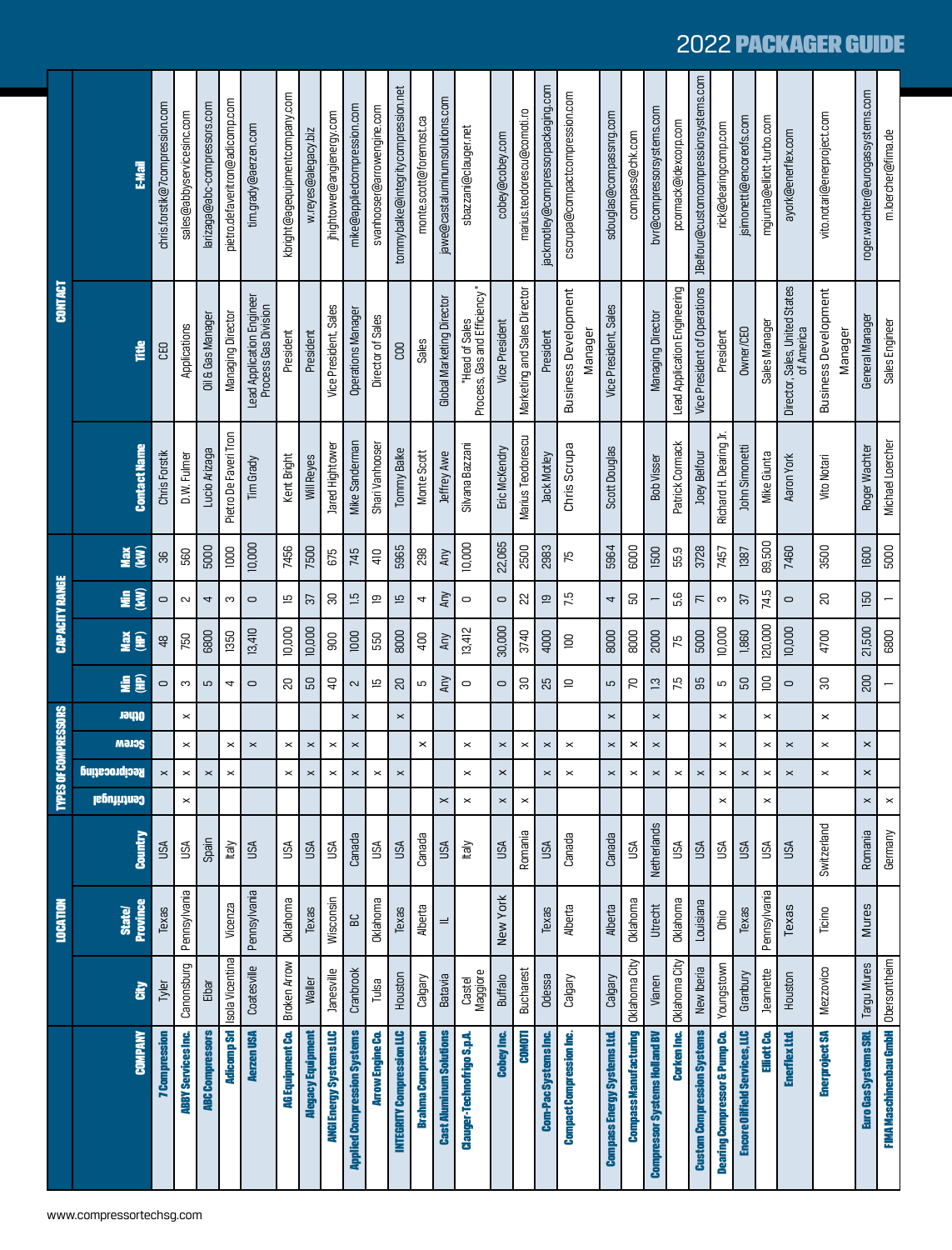## PACKAGER GUIDE 2022

|                                                         |               | <b>LOCATION</b>           |              | F. | PES OF COMPRESSORS   |                       |                |                                                                                                       | <b>CAPACITY RANGE</b> |                                                                                                       |             |                       | <b>CONTACT</b>                         |                                        |
|---------------------------------------------------------|---------------|---------------------------|--------------|----|----------------------|-----------------------|----------------|-------------------------------------------------------------------------------------------------------|-----------------------|-------------------------------------------------------------------------------------------------------|-------------|-----------------------|----------------------------------------|----------------------------------------|
| <b>COMPANY</b>                                          | š             | Province<br><b>State/</b> | Country      |    | <b>Reciprocating</b> | Screw                 | Other          | EÊ                                                                                                    | <b>Max</b>            | EŜ                                                                                                    | Way<br>(KW) | <b>Contact Name</b>   | itie                                   | <b>F-Mail</b>                          |
| <b>Flatrock Compression Ltd.</b>                        | Houston       | Texas                     | USA          |    | $\times$             |                       |                | 92                                                                                                    | 500                   | ഇ                                                                                                     | 373         | <b>Brian McDonald</b> | President                              | brian.mcdonald@flatrockcompression.com |
| <b>Flogistix</b>                                        | Oklahoma City | Oklahoma                  | USA          |    |                      | $\pmb{\times}$        |                | ສ                                                                                                     | 800                   | ĒΠ                                                                                                    | 597         | Drake Andarakes       | Vice President, Sales and<br>Marketing | sales@flogistix.com                    |
| <b>FLSmidth Inc.</b>                                    | Bethlehem     | Pennsylvania              | USA          |    |                      |                       | $\pmb{\times}$ | $\Xi$                                                                                                 | 500                   | 7.5                                                                                                   | 375         | Brian Warmkessel      | Market Manager                         | brian.warmkessel@flsmidth.com          |
| Foremost                                                | Calgary       | Alberta                   | Canada       |    | $\pmb{\times}$       | $\pmb{\times}$        | $\pmb{\times}$ | Б                                                                                                     | 57<br>400             |                                                                                                       | 298         | Steve Moe             | Sales Manager                          | steve.moe@foremost.ca                  |
| Gas & Air Systems, Inc.                                 | Hellertown    | Pennsylvania              | USA          |    | $\pmb{\times}$       | $\pmb{\times}$        | $\pmb{\times}$ |                                                                                                       | 2000                  |                                                                                                       | 1500        | Stephen St. Martin    | President - General Manager            | sestmartin@gasair.net                  |
| Gas Compressors Ltd.                                    | London        |                           | $\leq$       |    | $\times$             | $\pmb{\times}$        | $\pmb{\times}$ |                                                                                                       | 20,000                | 55                                                                                                    | 15,000      | Tony Silk             | Head of Sales                          | info@gascompressors.co.uk              |
| GEA North America                                       | York          | Pennsylvania              | USA          |    |                      | $\pmb{\times}$        |                | $\hskip10pt\hskip10pt\hskip10pt\hskip10pt\hskip10pt$                                                  | 5623                  | $\hskip10pt\hskip10pt\hskip10pt\hskip10pt\hskip10pt$                                                  | 4193        | Todd Kennedy          | Process Systems Sales<br>Manager       | todd.kennedy@gea.com                   |
| <b>GRAF GASTECH</b>                                     | Nonantola     | Modena                    | <b>Italy</b> |    | $\pmb{\times}$       |                       |                | <u>ല</u>                                                                                              | 750                   | $\mathbf{z}$                                                                                          | 1000        | Mario Mormile         | Oil &Gas manager                       | m.mormile@grafspa.it                   |
| Great Plains Gas Compression<br>Holdings, LLC           | Hugoton       | Kansas                    | <b>USA</b>   |    | $\pmb{\times}$       | $\pmb{\times}$        |                | $\overline{30}$                                                                                       | 5000                  | 4                                                                                                     | 3729        | Gloria Pollok         | Vice President, Sales and<br>Marketing | gpollok@thegpgc.com                    |
| <b>HBR Equipamentos Ltda</b>                            | Sao Paulo     |                           | Brazil       |    | $\pmb{\times}$       | $\pmb{\times}$        |                | $\circ$                                                                                               | 5000                  | $\circ$                                                                                               | 3729        | Valdir Zuffo          | Director of Operations                 | valdir.zuffo@hbr.net                   |
| <b>Howden</b>                                           | Renfrew       | Scotland                  | U.K.         |    | $\pmb{\times}$       | $\pmb{\times}$        | $\pmb{\times}$ | $\hskip10mm\hskip10mm\hskip10mm\hskip10mm\hskip10mm\hskip10mm$                                        | 20786                 | $\hskip10mm\hskip10mm\hskip10mm\hskip10mm\hskip10mm\hskip10mm$                                        | 15500       | Douglas Latta         | <b>Product Director</b>                | Screw.bareshaft@howden.com             |
| Indus Energy Systems (IES)                              | Corona        | California                | <b>ASU</b>   |    | $\pmb{\times}$       | $\boldsymbol{\times}$ | $\pmb{\times}$ | $\mathsf{D}$                                                                                          | 10,000                | 7.5                                                                                                   | 7500        | Jogen Bhalla          | <b>Business Development</b>            | jogen.bhalla@indus-energy.com          |
| Industrias Juan F. Secco S.A.                           | Rosario       | SantaFe                   | Argentina    |    | $\pmb{\times}$       |                       |                | $\hskip10pt\hskip10pt\hskip10pt\hskip10pt\hskip10pt$                                                  | 10,000                | $\hbox{ }$                                                                                            | 7457        | Osvaldo Calvo         | International Business                 | ocalvo@secco.com.ar                    |
| <b>INGC</b>                                             | Moscow/Perm   |                           | Russia       |    | $\pmb{\times}$       | $\times$              | $\times$       | $\overline{a}$                                                                                        | 46,500                | 90                                                                                                    | 34,000      | Ivan Shestoperov      | Chief Engineer                         | ishestoperov@ingc.ru                   |
| <b>JJ Crewe and Son</b>                                 | Kearneysville | West Virginia             | USA          |    | $\pmb{\times}$       | $\pmb{\times}$        |                | 5                                                                                                     | 10,000                | $\sim$                                                                                                | 7,457       | Jay Crewe             | President                              | jay@jjcrewe.com                        |
| Jereh Oil & Gas Engineering Corp.                       | Yantai        | Shandong                  | China        |    | $\pmb{\times}$       | $\pmb{\times}$        |                | 58                                                                                                    | 10,002                | ස                                                                                                     | 7458        | David Qu              | Sales Manager                          | dawei.qu@jereh.com                     |
| <b>J-W Power Co.</b>                                    | Addison       | Texas                     | USA          |    | $\pmb{\times}$       | $\pmb{\times}$        | $\pmb{\times}$ | 25                                                                                                    | 6000                  | ഇ                                                                                                     | 4474        | James R. Barr         | Vice President, Sales                  | sales@jwenergy.com                     |
| <b>Kingsly Compression Inc.</b>                         | Cambridge     | <b>Ohio</b>               | <b>ASU</b>   |    | $\pmb{\times}$       | $\pmb{\times}$        |                | ယ                                                                                                     | 1400                  | 4                                                                                                     | 1491        | Michael A. Scott      | President                              | Michael.Scott@KingslyCompression.com   |
| Kirloskar Pneumatic Co. Ltd.                            | Pune          | Maharastra                | India        |    | $\pmb{\times}$       | $\pmb{\times}$        |                | SO                                                                                                    | 10,000                | 22                                                                                                    | 7456        | Samit Gujarathi       | <b>DGM</b>                             | samit.gujarathi@kirloskar.com          |
| Kobelco Compressors America Inc.                        | Corona        | California                | Űδη          |    | $\pmb{\times}$       | $\times$              |                | 134                                                                                                   | 40,230                | $\Xi$                                                                                                 | 30,000      | Kenji Fujimatsu       | <b>Head of Sales</b><br>Department     | sales@kobelco-kca.com                  |
| Mayekawa USA Inc.                                       | Houston       | Texas                     | USA          |    |                      | $\pmb{\times}$        |                | $\hskip1.6pt\hskip1.3pt\hskip1.3pt\hskip1.3pt\hskip1.3pt\hskip1.3pt\hskip1.3pt\hskip1.3pt\hskip1.3pt$ | 4500                  | $\hskip1.6pt\hskip1.3pt\hskip1.3pt\hskip1.3pt\hskip1.3pt\hskip1.3pt\hskip1.3pt\hskip1.3pt\hskip1.3pt$ | 3300        |                       | Sales                                  | customerservice@mayekawausa.com        |
| <b>McClung Energy Services</b>                          | Longview      | Texas                     | USA          |    | $\times$             |                       |                | 50                                                                                                    | ᡖ<br>400              |                                                                                                       | 298         |                       |                                        | aforbito@estiscompression.com          |
| Mitsubishi Heavy Industries<br>Compressor International | Houston       | Texas                     | USA          |    |                      |                       | $\pmb{\times}$ | 500                                                                                                   | 150,000               | 375                                                                                                   | 11,855      | Clayton Jurica        | Sales Manager                          | Clayton jurica@mhicompressor.com       |
| Natural Gas Compression Systems<br>g                    | Traverse City | Michigan                  | USA          |    | $\times$             | ×                     |                | $\circ$                                                                                               | 2500                  | $\circ$                                                                                               | 1864        | <b>Bill Jenkins</b>   | Vice President, Sales                  | jenkins@ngcsi.com                      |
| Natural Gas Services Group, Inc.                        | Midland       | Texas                     | <b>USA</b>   |    | $\pmb{\times}$       | $\pmb{\times}$        |                | 50                                                                                                    | 55<br>1500            |                                                                                                       | 1119        | Jim Hazlett           | Vice President, Technical<br>Services  | jim.hazlett@ngsgi.com                  |
| Neuman & Esser USA Inc.                                 | Katy          | Texas                     | USA          |    | $\times$             |                       |                | $\circ$                                                                                               | 40,000                | $\circ$                                                                                               | 30,000      | Scott DeBaldo         |                                        | scott.debaldo@neuman-esser.com         |
| <b>NEXT Compression</b>                                 | Calgary       | Alberta                   | Canada       |    | $\pmb{\times}$       | $\pmb{\times}$        | $\pmb{\times}$ | 25                                                                                                    | 6000                  | $\underline{\infty}$                                                                                  | 4474        | Alyssa Guiltner       | Sales & Marketing Manager              | marketing@nextcomp.ca                  |
| NG Metalúrgica S.A.                                     | Piracicaba    | So Paulo                  | Brazil       |    | $\times$             | $\pmb{\times}$        |                | $\circ$                                                                                               | 20,000                | $\circ$                                                                                               | 14,925      | Júlio Cella           | Application and Sales Engineer         | jcella@ngmetalurgica.com.br            |
| <b>OTA Compression LLC</b>                              | Irving        | Texas                     | USA          |    | $\pmb{\times}$       |                       |                | $\hskip1.6pt\hskip1.3pt\hskip1.3pt\hskip1.3pt\hskip1.3pt\hskip1.3pt\hskip1.5pt\hskip1.5pt\hskip1.5pt$ | 125                   | $\hskip1.6pt\hskip1.3pt\hskip1.3pt\hskip1.3pt\hskip1.3pt\hskip1.3pt\hskip1.5pt\hskip1.5pt\hskip1.5pt$ | SS          | Vickie L. Gage-Tims   | Vice President, Sales                  | sales@otacompression.com               |